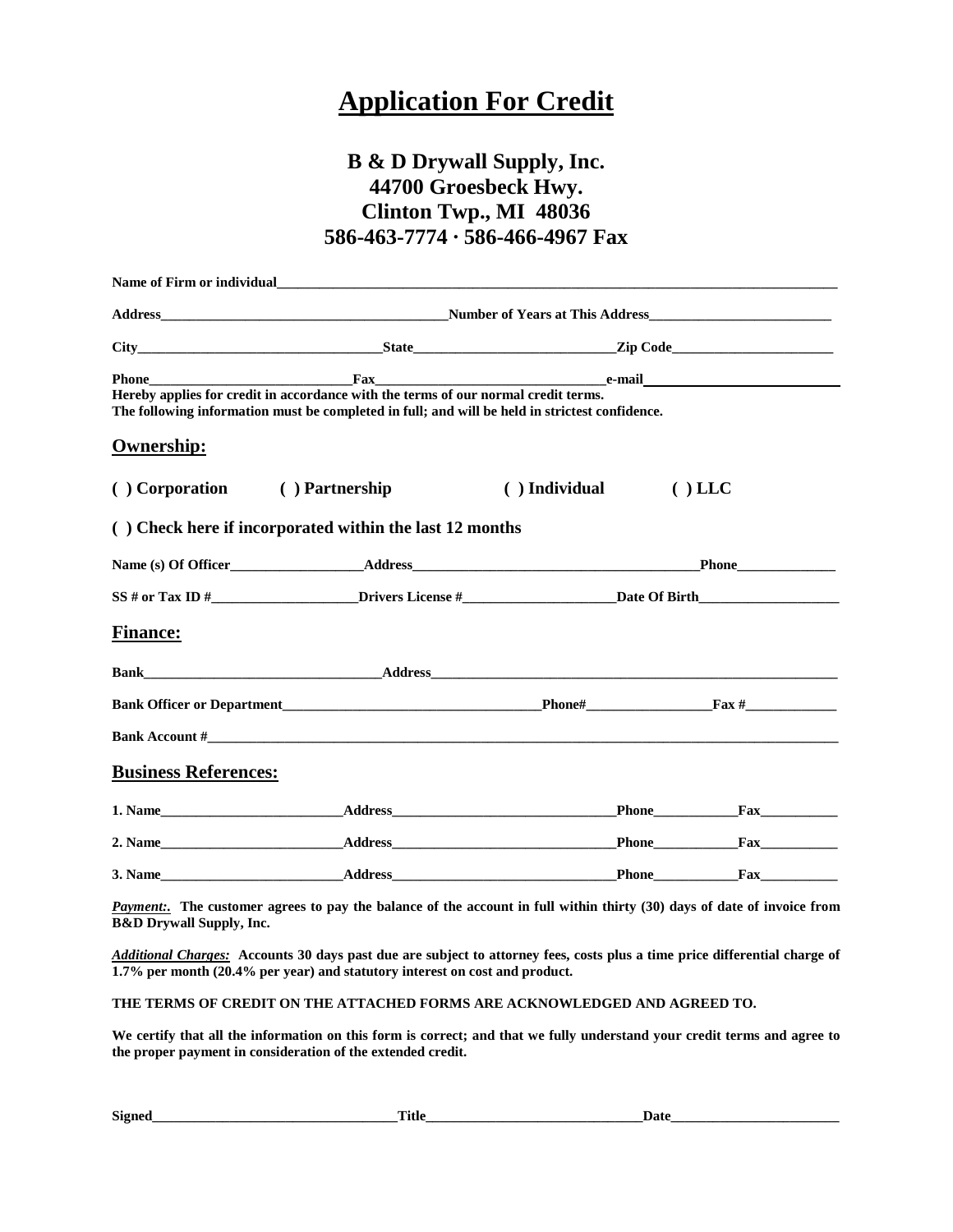## **Guarantee To B&D Drywall Supply, Inc.**

**The undersigned do each, jointly and severally, hereby unconditionally guaranty the timely payment of any and all sums owed from time to time**  by (the Company), to B&D DRYWALL **SUPPLY, INC. No extension or forbearance in the enforcement of any obligation of the Company will act to impair the obligation of each of the undersigned, whether or not the undersigned has received any notice of any extension or forbearance. The undersigned each further agrees that B&D DRYWALL SUPPLY, INC. may proceed to enforce this Guaranty directly against any one or more of the undersigned without first proceeding against the Company, or any other guarantor or collateral. The undersigned each hereby waive any requirement of notice or other condition precedent to the enforcement of this Guaranty.**

**The undersigned are each employees and/or officers and/or shareholders of the Company, and are delivering this Guaranty in consideration of the benefits to be derived by each of them as a result of the extension of credit by B&D DRYWALL SUPPLY. INC., to the Company, the receipt and adequacy of such consideration being hereby acknowledged. The undersigned each understand that this is being delivered to B&D DRYWALL SUPPLY, INC., to induce B&D DRYWALL SUPPLY, INC., to extend credit to the Company, and that B&D DRYWALL SUPPLY, INC. would not extend credit to the Company without this Guaranty.**

**Accounts 30 days past due are subject to: attorney fees, costs, plus a time price differential charge of 1.7% per month (20.4% per year) and statutory interest on cost and product.**

| <b>Dated</b> |                                                                                                                                                                                                                                     | (LS) |
|--------------|-------------------------------------------------------------------------------------------------------------------------------------------------------------------------------------------------------------------------------------|------|
|              | Resident Address: Management Address:                                                                                                                                                                                               |      |
|              | Phone Number: New York School School School School School School School School School School School School School School School School School School School School School School School School School School School School Sch      |      |
| <b>Dated</b> |                                                                                                                                                                                                                                     | (LS) |
|              | <b>Resident Address:</b>                                                                                                                                                                                                            |      |
|              | <b>Phone Number:</b> The Manuscripture of the Manuscripture of the Manuscripture of the Manuscripture of the Manuscripture of the Manuscripture of the Manuscripture of the Manuscripture of the Manuscripture of the Manuscripture |      |